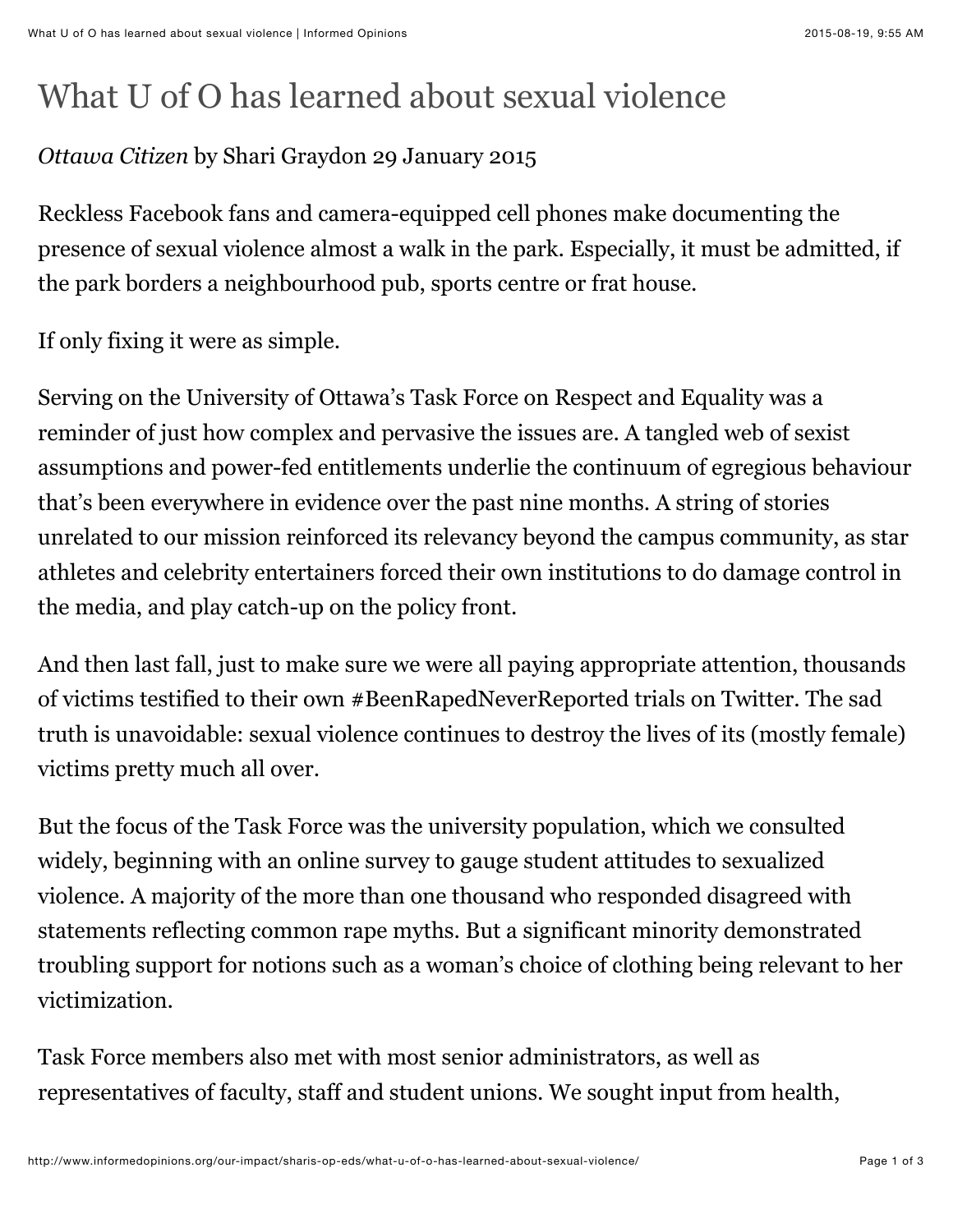housing, and sports services, and held public meetings with the faculties of education, law and medicine. We solicited advice from colleagues at UBC, Lakehead and St. Mary's tasked with similar work, conducted a review of relevant research, and commissioned a study of best practices.

Along the way we heard a lot about some of those devastated lives. And not just from students, but from other members of the campus community, including a victim's mother, whose heart-wrenching account of her own daughter's destruction we'll never forget. Because although media reports invariably focus on the acts of violence themselves, the consequences play out over a much longer and often even more torturous time frame. Some victims fail programs, lose jobs, and slip into depression, terrorized by flashback nightmares or the simple prospect of spotting their unpunished perpetrator across a room.

Mere policies or protocols, as important as they are, remain woefully inadequate. What's needed is a multi-pronged approach that includes broad awareness of expressed values and expectations, comprehensive and widely delivered sexual harassment and violence training, the provision of services involving community workers expert in the area, and easy access to information about how to get help.

That's why our first recommendation is that the university create an action team including senior administrators, students, and faculty, staff and community members to work on implementing the rest of the recommendations.

At a news conference, University of Ottawa President Allan Rock committed the university to doing exactly that, vowing to make the campus environment "safe, respectful and free of sexualized violence" in pursuit of creating "an example for others to follow."

This is an encouraging follow-up to his striking the Task Force in the first place, populating it with knowledgeable and responsible students, faculty, staff and community members, and allowing it to operate at arm's length.